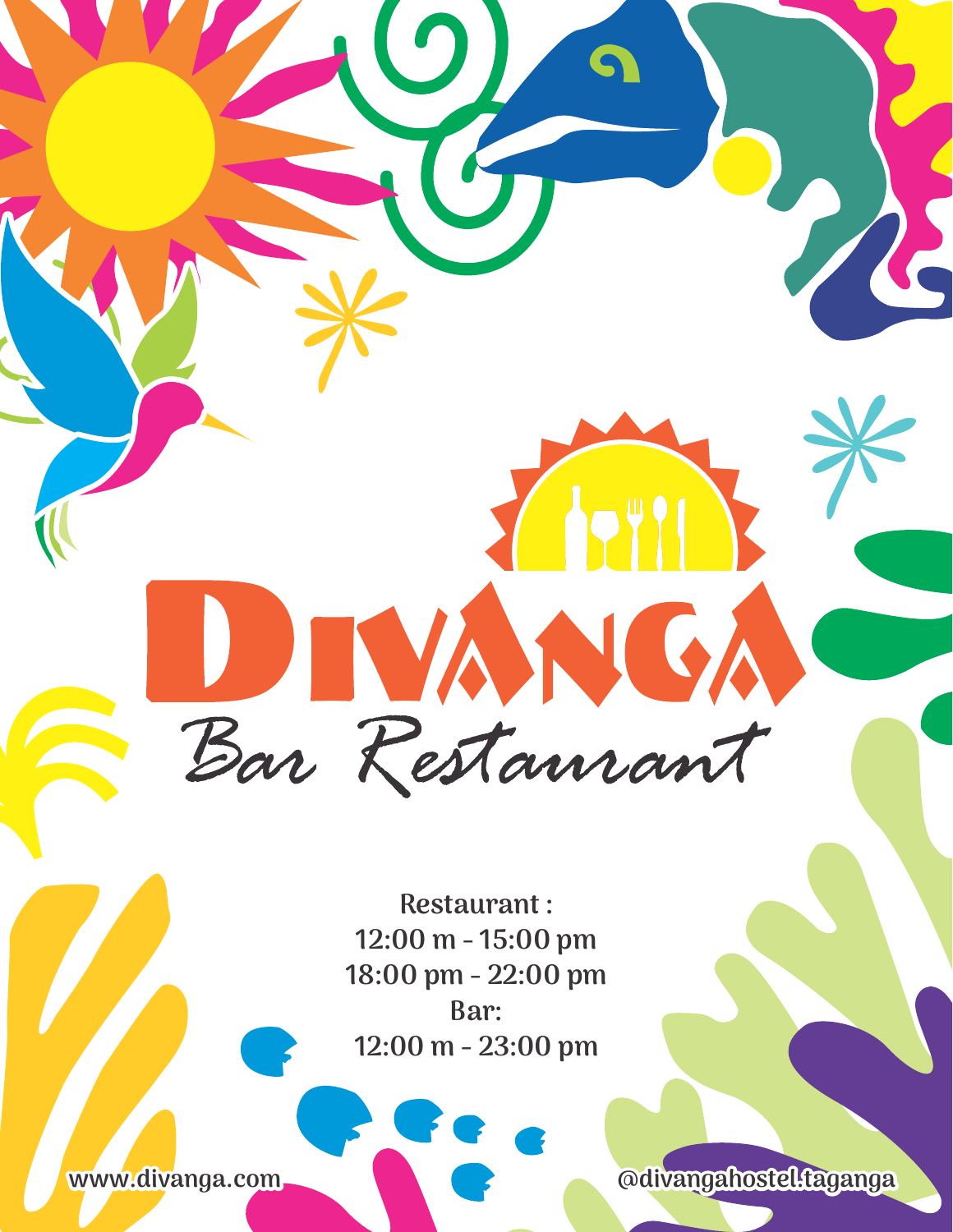**Starters** 

**Tomatoes with fresh basil and cheese \$16.000 Fresh vegetable salad Chicken consommé Bruschetta (bread, mozzarella, tomatoes) Bruschetta caprichosa (with ham, mushrooms) Bruschetta diávola (with hot chorizo)**

**\$ 12.000 \$ 17.000 \$ 14.000 \$ 18.000 \$ 18.000**

G

## Meats and chicken

| Beef filet, French fries and vegetables                 | \$40.000 |
|---------------------------------------------------------|----------|
| with the sauce of your choice:                          |          |
| Butter, garlic and Coriander                            |          |
| Creamy pepper sauce                                     |          |
| Creamy mostard sauce and echalotes                      |          |
| Blue cheese (additional 5,000)                          |          |
| Beef filet in wok                                       | \$37.000 |
| Chicken curry in coconut milk                           | \$36.000 |
| Chicken on the grill Divanga style                      | \$29.000 |
| Basque Chicken filet (fresh tomatoes and peppers sauce) | \$32.000 |
| Pork filet with mango sauce                             | \$35.000 |

# Fishes and Shrimps

**Fish Taganga Style in vegetables sauce Daily Fish filet with rice and vegetables with the sauce of your choice: Orange and soy sauce White wine sauce**

 **Shrimps' sauce (additional 8,000)**

**Shrimps in wok**

**\$ 38.000**

**\$ 32.000 \$ 37.000**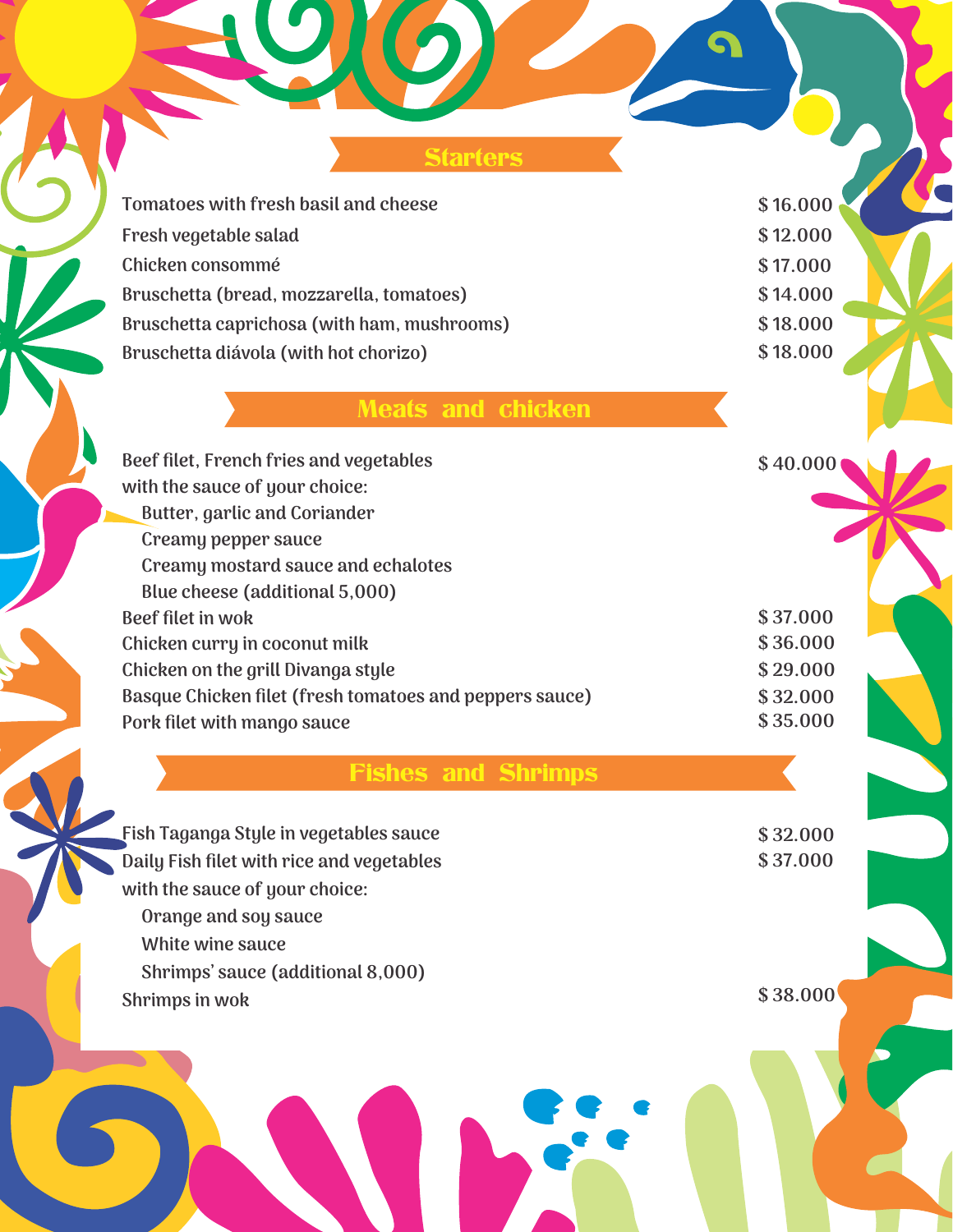**Shrimps pasta Pasta with bolognese Chicken pasta**

#### **Salads**

Pastas

**Caribbean salad (tomatoes, carrots, pepper, pineapple and shrimp) Tuna fish salad (lettuce, onions, pepper, yomatoes, olives and boiled egg) Tropical salad (mango, avogado, cheese, ham, manis and passion fruit) Chicken salad (with croutons, parmesan cheese, peanuts, creamy sauce) \$ 25.000 \$ 21.000 \$ 21.000 \$ 25.000**

# Fast food

**Club sandwich in French baguette Chicken baguette sandwich Tuna fish sandwich Beef fillet baguette sandwich Cheese hamburger with French fries With extras: Bacon Blue cheese Double cheese Double meat Fried egg French fries' portion**

**Desserts** 

| \$14.000 |
|----------|
| \$12.000 |
| \$12.000 |
| \$14.000 |
|          |

**\$ 33.000 \$ 30.000 \$ 30.000**

**\$ 21.000 \$ 24.000 \$ 21.000 \$ 25.000 \$ 24.000**

**\$ 4.000 \$ 5.000 \$ 3.000 \$ 8.000 \$ 2.000**

**\$ 12.000**

**b \$12.000**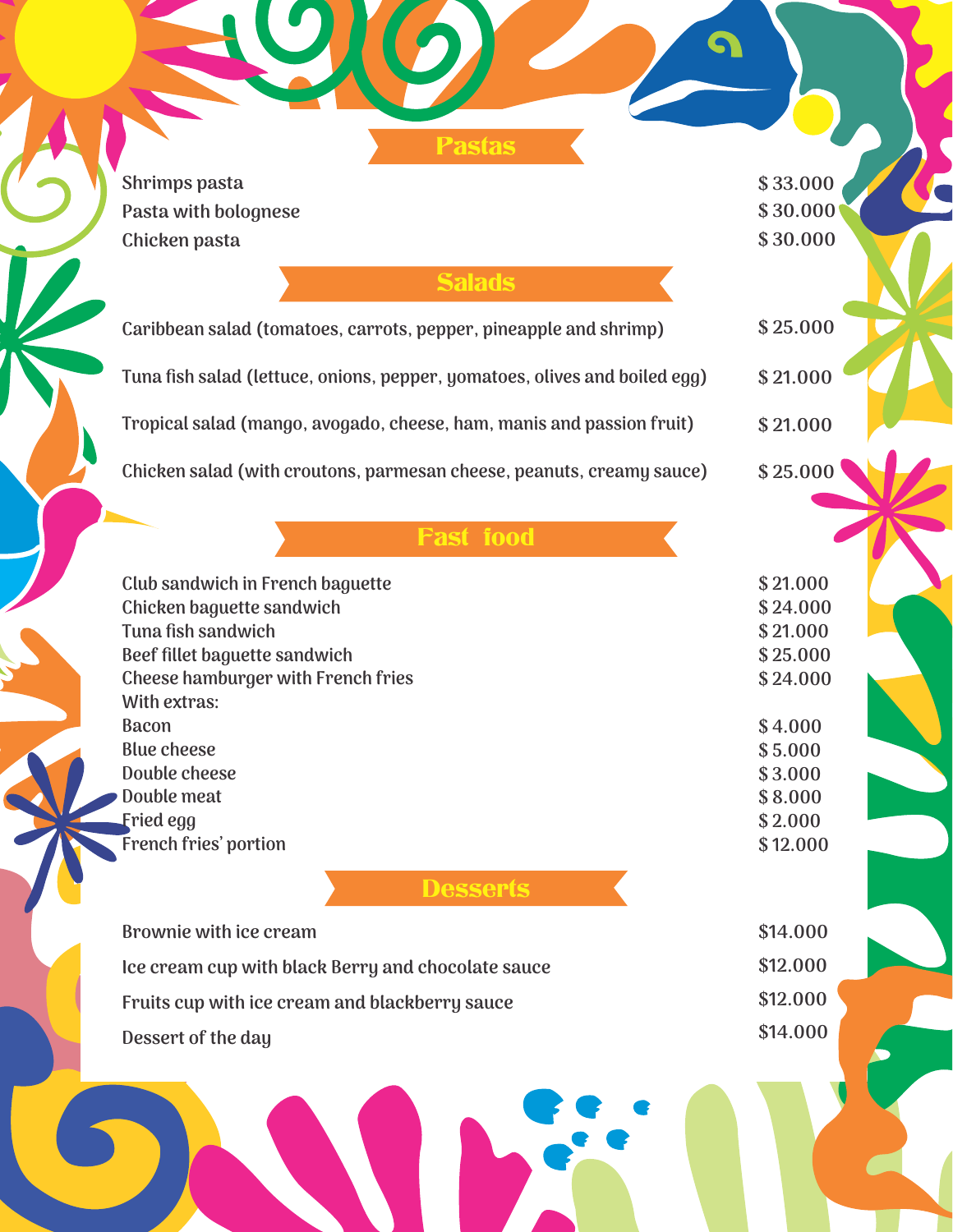### Soft drinks

 $\Omega$ 

**Contract Contract Contract** 

 $\overline{\mathcal{L}}$ 

| \$5.000                                                                     |
|-----------------------------------------------------------------------------|
| \$5.000                                                                     |
| \$7.000                                                                     |
| \$10.000                                                                    |
| \$8.000<br>(passion fruit, strawberry, blackberry, lulo, mango, pineapple)  |
| \$10.000                                                                    |
| (passion fruit, strawberry, blackberry, lulo, mango, pineapple)<br>\$12.000 |
| \$8.000                                                                     |
| \$9.000                                                                     |
|                                                                             |
|                                                                             |
| \$7.000                                                                     |
| \$8.000                                                                     |
|                                                                             |
| \$13.000                                                                    |
| \$70.000                                                                    |
| \$18.000                                                                    |
|                                                                             |
|                                                                             |
| \$8.000                                                                     |
|                                                                             |
| \$13.000                                                                    |
|                                                                             |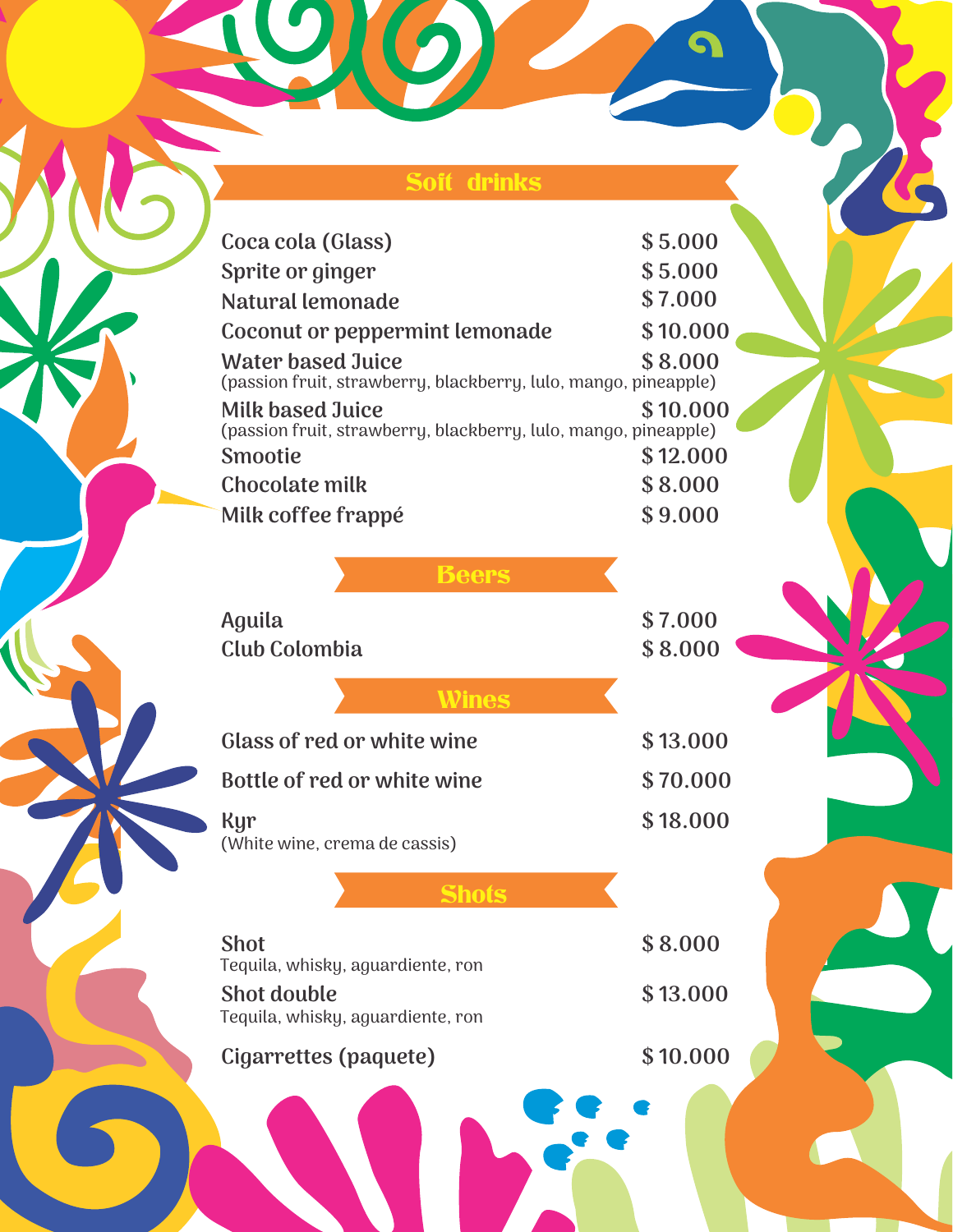### **Cocktails**

**Mojito** (Rum, peppermint, lime, soda, sugar)

**Gin Tonic**  (Gin, tonic water, lime or lulo)

**Caipirinha** (Cachaça, lime, sugar)

**Cuba Libre**  (Rum, coca cola and lima)

**Margarita** (Tequila, triple sec, lime)

**Blue Lagoon**  (Vodka, blue curaçao, lemonade)

**Ron Punch**  (Rum, yellow fruits mix)

**Coco Loco**  (Tequila, vodka, blue curaçao, coconut liquor, coconut cream) **\$ 19.000**

**Daikiri** (Ron, triple sec, blackberry/passion fruit/lulo/mango) **\$ 19.000**

**Piña Colada**  (rum, leche condensada, pineapple, coconut cream) **\$ 19.000**

**Long Island Iced Tea**  (Gin, rum, vodka, tequila, triple sec, coca, lime) **\$ 20.000**

**Pain Killer**  (Rum, leche condensada, yellow fruits mix)

**Divanga Cocktail**  (Tequila, vodka, lulo, passion fruit)

**True Taganga**  (Tequila, vodka, rum, triple sec, passion fruit) **\$ 15.000**

**\$ 15.000**

**\$ 15.000**

**\$ 15.000**

**\$ 17.000**

**\$ 17.000**

**\$ 17.000**

**\$ 20.000**

**\$ 20.000**

**\$ 20.000**